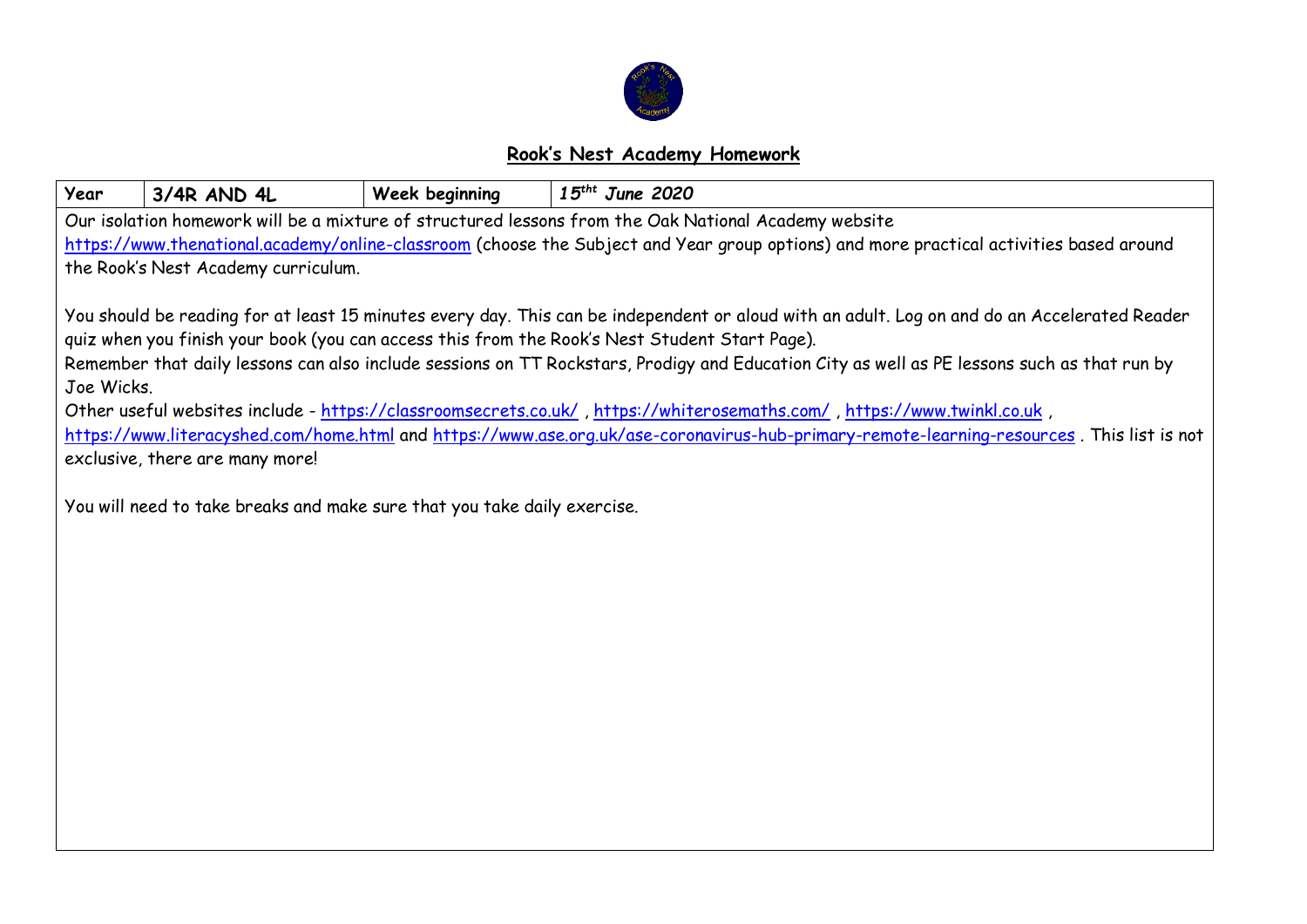|           | English                                          | <b>Mathematics</b>                                        | Foundation Subjects/Practical activity                                    |
|-----------|--------------------------------------------------|-----------------------------------------------------------|---------------------------------------------------------------------------|
| Monday    | Year 3 - Letter                                  | Year 3                                                    | Our topic for this half term is Bright Lights and Big Cities.             |
|           | https://classroom.then                           | https://classroom.thenation                               |                                                                           |
|           | ational.academy/lesson                           | al.academy/lessons/multiply                               |                                                                           |
|           | s/reading-                                       | -and-divide-by-10-and-100                                 |                                                                           |
|           | comprehension-                                   |                                                           |                                                                           |
|           | summary                                          |                                                           |                                                                           |
|           | Year $4 -$                                       | Year 4                                                    |                                                                           |
|           | <b>Instructions</b>                              | https://classroom.thenation                               |                                                                           |
|           | https://classroom.then                           | al.academy/lessons/to-                                    |                                                                           |
|           | ational.academy/lesson                           | compare-and-classify-2d-                                  |                                                                           |
|           | s/reading-                                       | shapes                                                    | Complete the following activities during the course of the week.          |
|           | comprehension-fact-                              |                                                           |                                                                           |
|           | retrieval                                        |                                                           |                                                                           |
| Tuesday   | Year 3                                           | Year 3                                                    | Task 1: The next Olympics is due to be held in Japan. Click on the link   |
|           | https://classroom.then                           | https://classroom.thenation                               | for more information.                                                     |
|           | ational.academy/lesson                           | al.academy/lessons/multiply                               |                                                                           |
|           | s/reading-                                       | -and-divide-by-1000                                       | https://www.olympic.org/tokyo-2020                                        |
|           | comprehension-word-                              |                                                           |                                                                           |
|           | meaning                                          |                                                           | Which major cities in Japan will be used to host different sporting       |
|           | Year 4                                           | Year 4                                                    | events? How can people travel between them? What currency do they         |
|           | https://classroom.then                           | https://classroom.thenation                               | use? What will the weather be like in the summer? Create a                |
|           | ational.academy/lesson                           | al.academy/lessons/to-                                    | presentation or leaflet advising and helping people coming to visit Japan |
|           | s/reading-                                       | compare-and-classify-                                     | for the Olympics next year! Don't forget to use images to help!           |
|           | comprehension-                                   | quadrilaterals                                            |                                                                           |
|           | language                                         |                                                           | Task 2: The Burj Khalifa, which is located in the city of Dubai, is the   |
| Wednesday | Year 3                                           | Year 3                                                    | tallest building in the world. Find out more about this iconic building   |
|           | https://classroom.then<br>ational.academy/lesson | https://classroom.thenation<br>al.academy/lessons/measure |                                                                           |
|           | s/identifying-the-                               | -to-read-a-scale                                          | and present the information anyway you wish. You could film yourself,     |
|           | features-of-a-text                               |                                                           | design a poster or even record a mini podcast!                            |
|           | Year 4                                           |                                                           |                                                                           |
|           | https://classroom.then                           | Year 4                                                    |                                                                           |
|           | ational.academy/lesson                           | https://classroom.thenation                               |                                                                           |
|           | s/identifying-the-                               | al.academy/lessons/to-                                    |                                                                           |
|           | features-of-a-text-                              | compare-and-classify-right-<br>angled-and-equilateral-    |                                                                           |
|           | 0a55e8                                           |                                                           |                                                                           |
|           |                                                  | triangles                                                 |                                                                           |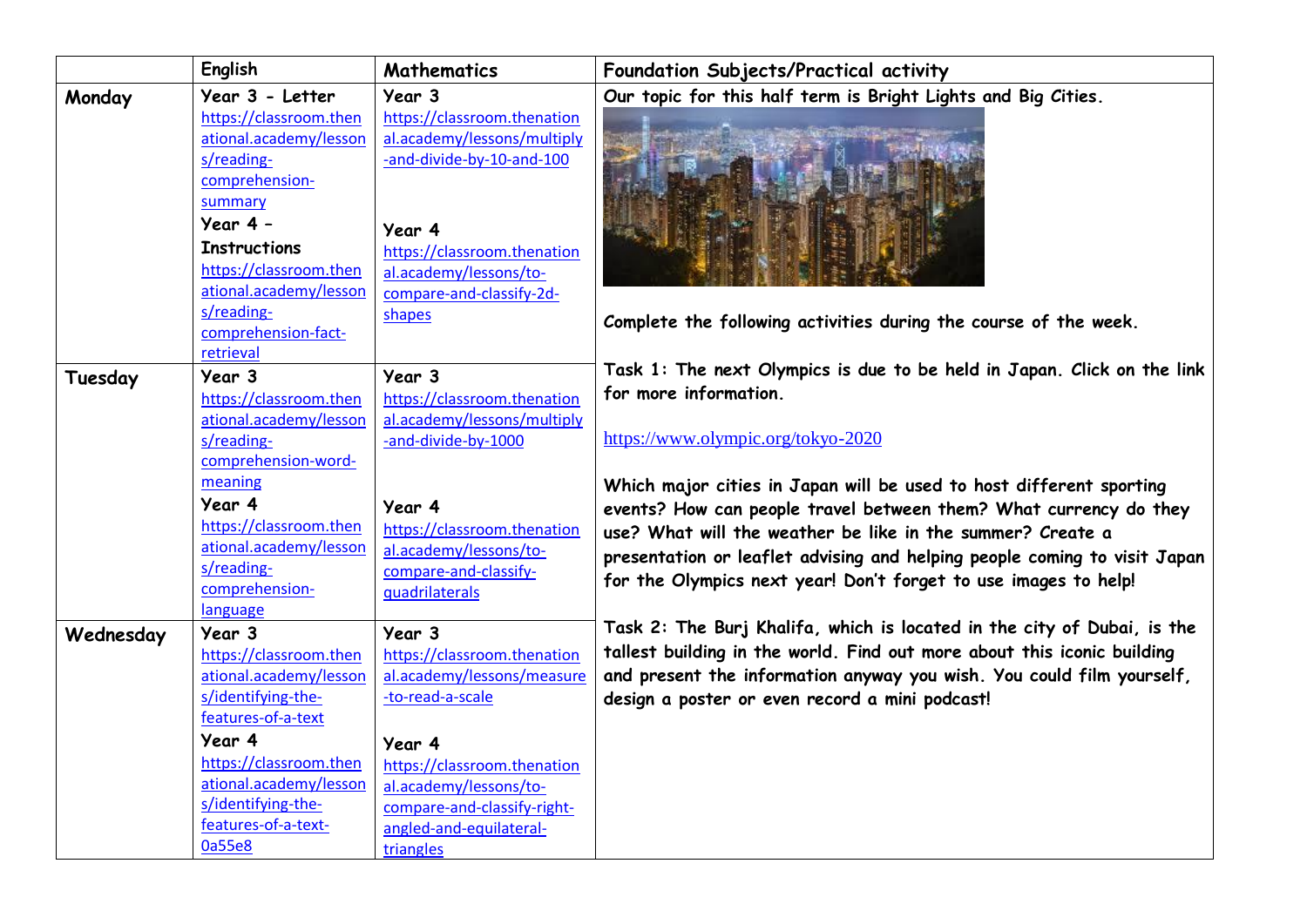| Thursday | Year 3                 | Year 3                       |                                                                         |
|----------|------------------------|------------------------------|-------------------------------------------------------------------------|
|          | https://classroom.then | https://classroom.thenation  |                                                                         |
|          | ational.academy/lesson | al.academy/lessons/measure   |                                                                         |
|          | s/spag-focus-          | -to-read-mass-on-a-scale     |                                                                         |
|          | subordinate-clauses    |                              |                                                                         |
|          | Year 4                 | Year 4                       |                                                                         |
|          | https://classroom.then | https://classroom.thenation  |                                                                         |
|          | ational.academy/lesson | al.academy/lessons/to-       |                                                                         |
|          | s/spag-focus-          | compare-and-classify-        |                                                                         |
|          | adverbials/            | isosceles-and-scalene-       |                                                                         |
|          |                        | triangles                    |                                                                         |
| Friday   | Year 3                 | Year 3                       |                                                                         |
|          | https://classroom.then | https://classroom.thenation  | Task 3: Using the map at the bottom of the page. Identify and locate    |
|          | ational.academy/lesson | al.academy/lessons/measure   | the listed countries and capital cities in Europe. Can you find any     |
|          | s/to-write-a-letter    | -to-compare-mass             | other countries using an 'Atlas' or 'Google Maps'?                      |
|          |                        |                              | Extension: Find one interesting fact from each city you have located.   |
|          | Year 4                 | Year 4                       |                                                                         |
|          | https://classroom.then | https://classroom.thenation  | Task 4: Follow the instructions (Separate file) and create a 'Geography |
|          | ational.academy/lesson | al.academy/lessons/to-       | Fortune Teller' helping you find capital cities of European countries.  |
|          | s/write-a-set-of-      | solve-problems-based-on-     | You can then test this with someone from your house.                    |
|          | instructions/          | quadrilaterals-and-triangles |                                                                         |
|          |                        |                              |                                                                         |